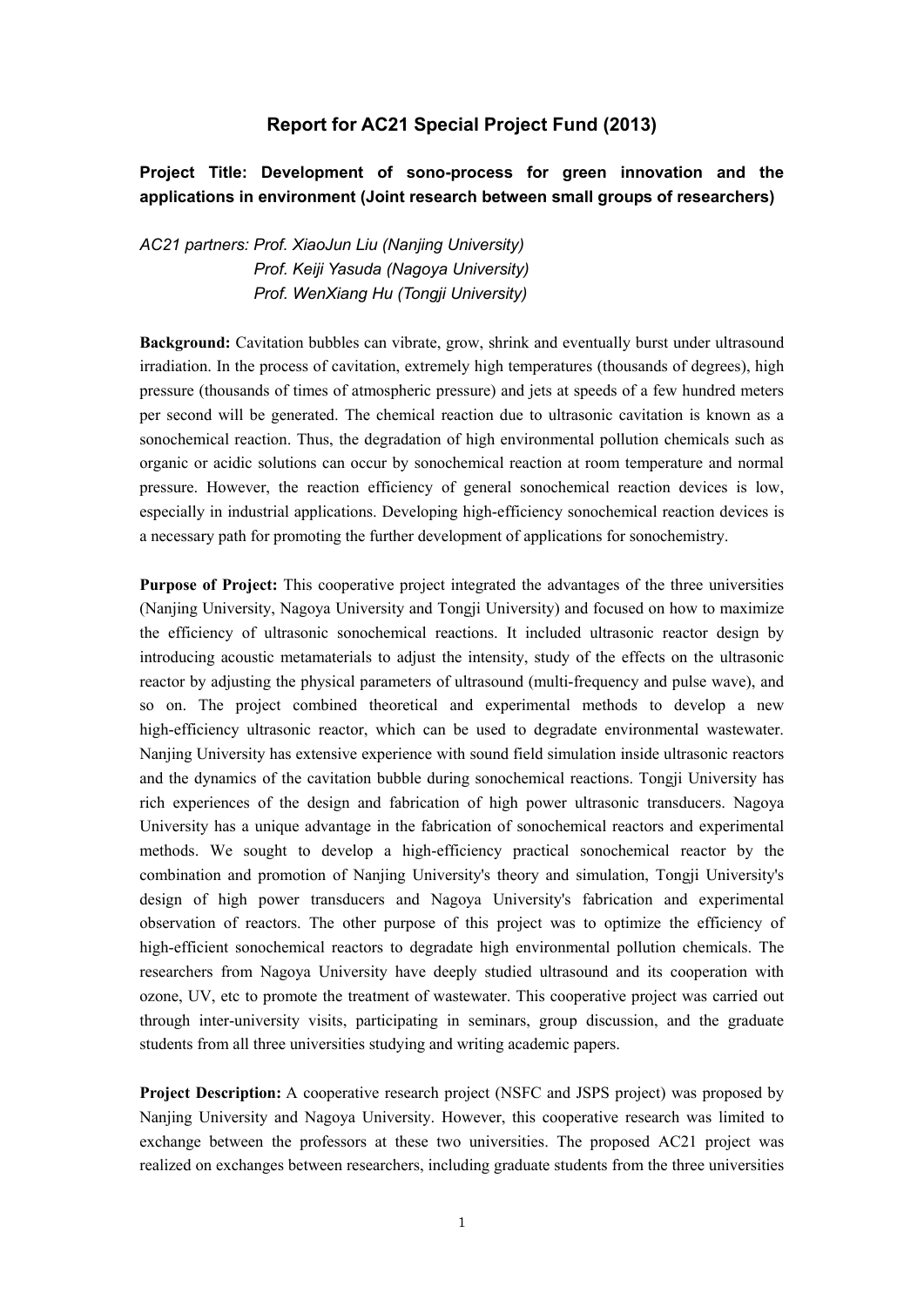that took part. Three graduate students, Mr. Kyosuke Mochida from Nagoya University, Mr. Zheng Xu from Tongji University and Mr. Chao Tao from Nanjing University, took part in the project. In order to realize the purpose of this project, our team carried out the activities below from April to December 2013.

**Step 1**: On the basis of our literature review and the advantages of the respective institutions, the groups from the three universities put forward their own research proposals, which were then integrated in the design of a high-efficiency sonochemical reactor and its application. In June, the groups from Nagoya University and Tongji University came to Nanjing and visited Nanjing University, as shown in Fig. 1a. They visited the laboratory and participated in seminars held in Nanjing University. The three groups exchanged their ideas and refined the research content of the project, as shown in Fig. 2b. During our stay at Nanjing University, we also paid a visit to Prof. JunJie Zhu, the Nanjing University graduate school dean, and cooperation in graduate education between the three universities, such as joint training of doctoral candidates, was also discussed, as shown in Fig. 2a. The group from Nagoya University then went to Shanghai and visited the Institute of Acoustics at Tongji University, as shown in Fig. 2b.



Figures 1a and 1b



Figures 2a and 2b

**Step 2**: According to the research program, the ultrasonic reactor was designed at Nanjing University, and the ultrasonic transducer was fabricated at Tongji University. Then, the ultrasonic reactor was assembled and the experiments conducted at Nagoya University. The optimized ultrasonic reactor was used to degradate some dye wastewaters, and the results compared with those obtained using other type ultrasonic reactors. Figure 3 shows some cooperative research work: (a) the simulation reaction field and (b) a photograph of sonochemical luminescence in the optimized ultrasonic reactor. The simulation results were consistent with the experimental results.